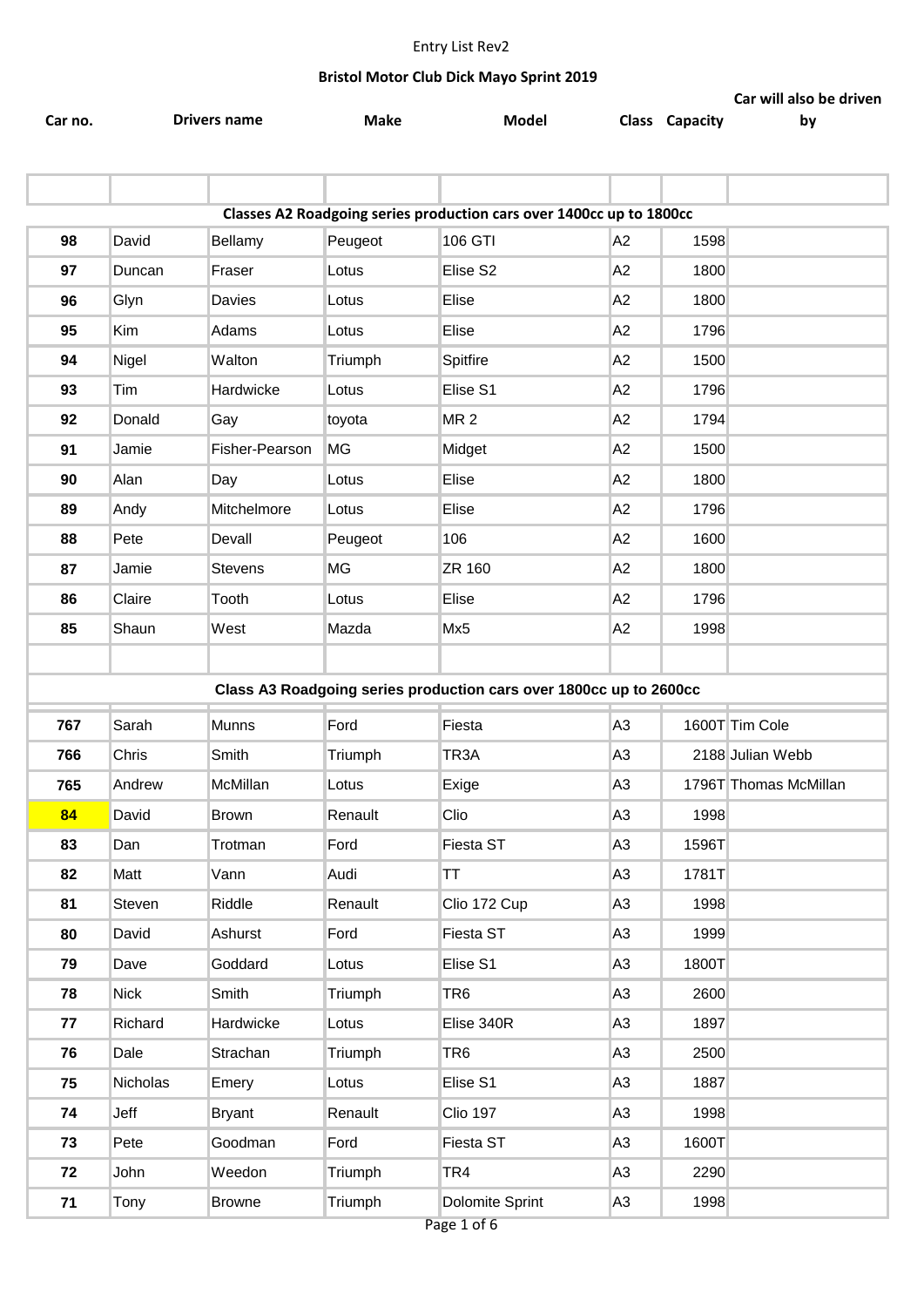| Car no. |          | <b>Drivers name</b> | <b>Make</b>    | <b>Model</b>                                                                          |                | <b>Class Capacity</b> | Car will also be driven<br>by |
|---------|----------|---------------------|----------------|---------------------------------------------------------------------------------------|----------------|-----------------------|-------------------------------|
|         |          |                     |                |                                                                                       |                |                       |                               |
| 70      | Samantha | <b>Browne</b>       | <b>Triumph</b> | <b>TR4</b>                                                                            | A <sub>3</sub> |                       | 2138 Withdrawn                |
| 69      | Rodney   | Eyles               | Alfa Romeo     | 4c                                                                                    | A <sub>3</sub> | 1750T                 |                               |
| 68      | Peter    | Hawkey              | Morgan         | Plus 4 Supersport                                                                     | A3             | 2000                  |                               |
| 67      | Tim      | Cole                | Ford           | Fiesta                                                                                | A <sub>3</sub> |                       | 1600T Sarah Munns             |
| 66      | Julian   | Webb                | Triumph        | TR <sub>3</sub> A                                                                     | A <sub>3</sub> |                       | 2280 Christopher Smith        |
| 65      | Thomas   | McMillan            | Lotus          | Exige                                                                                 | A <sub>3</sub> |                       | 1796T Andrew McMillan         |
|         |          |                     |                |                                                                                       |                |                       |                               |
|         |          |                     |                | Class A4 Roadgoing series production cars over 2600cc                                 |                |                       |                               |
| 63      | James    | Hunt                | <b>Bmw</b>     | E30                                                                                   | A4             | 2500T                 |                               |
| 62      | Steven   | Adams               | Porsche        | 911 Turbo                                                                             | A4             | 3600T                 |                               |
| 61      | Trevor   | Hartland            | Mitsubishi     | EVO V1 RS                                                                             | A4             | 1998T                 |                               |
| 60      | Larry    | Jeram-Croft         | Triumph        | TR7V8                                                                                 | A4             | 3900                  |                               |
| 59      | Matthew  | <b>Bennett</b>      | Porsche        | 911 turbo                                                                             | A4             | 3600T                 |                               |
| 58      | James    | Giddings            | Triumph        | TR7V8                                                                                 | A4             | 4596                  |                               |
|         |          |                     |                |                                                                                       |                |                       |                               |
|         |          |                     |                | Class B2 Roadgoing specialist production cars - car engines over 1400ccup to 1800cc   |                |                       |                               |
| 56      | Richard  | Jones               | Sylva          | <b>Striker</b>                                                                        | <b>B2</b>      | 1597                  |                               |
| 55      | Mike     | Smith               | Sylva          | <b>Striker</b>                                                                        | <b>B2</b>      | 1679                  |                               |
| 54      | Graham   | Holdstock           | Caterham       | Seven                                                                                 | <b>B2</b>      | 1600                  |                               |
|         |          |                     |                |                                                                                       |                |                       |                               |
|         |          |                     |                | Class B3 Roadgoing specialist production cars - car engines over 1800cc & M/C engines |                |                       |                               |
|         |          |                     |                |                                                                                       |                |                       |                               |
| 53      | Alex     | Millard             | Sylva          | <b>Stylus</b>                                                                         | B <sub>3</sub> | 1999                  |                               |
| 52      | Steve    | Osborne             | Westfield      | 7                                                                                     | B <sub>3</sub> | 2000                  |                               |
|         |          |                     |                |                                                                                       |                |                       |                               |
|         |          |                     |                | Classes C1 Modified series production cars - car engines up to 1400cc                 |                |                       |                               |
| 50      | Gordon   | <b>Stuart</b>       | Clan           | Crusader                                                                              | C <sub>1</sub> | 1040                  |                               |
| 49      | John     | Rawlins             | Davrian        | Mk8                                                                                   | C <sub>1</sub> | 1040                  |                               |
| 48      | Keith    | Forrest             | Austin         | Mini                                                                                  | C <sub>1</sub> | 1380                  |                               |
|         |          |                     |                |                                                                                       |                |                       |                               |
|         |          |                     |                | Classes C2 Modified series production cars - car engines over 1400cc up to 1800cc     |                |                       |                               |
| 47      | Michael  | Wright              | VW             | Golf                                                                                  | C <sub>2</sub> | 1781                  |                               |
| 46      | Paul     | <b>Boscott</b>      | Lotus          | $Elan + 2$                                                                            | C <sub>2</sub> | 1586                  |                               |
| 45      | Elen     | Worthington         | Lotus          | Elise S1                                                                              | C <sub>2</sub> | 1796                  |                               |
|         |          |                     |                |                                                                                       |                |                       |                               |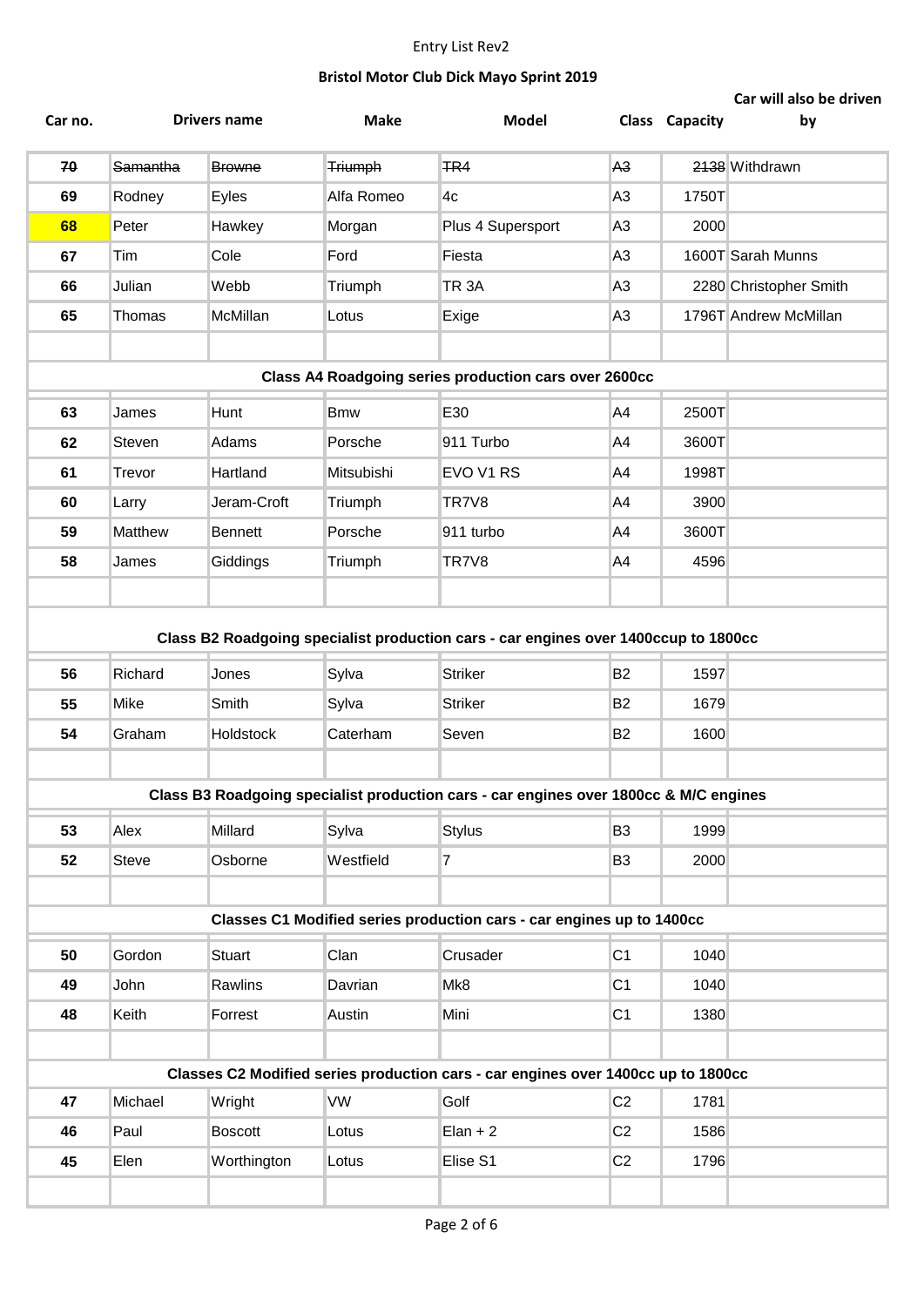| Car no.                                                            |                | <b>Drivers name</b> | <b>Make</b>          | <b>Model</b>                            |                | Class Capacity        | Car will also be driven<br>by |  |  |
|--------------------------------------------------------------------|----------------|---------------------|----------------------|-----------------------------------------|----------------|-----------------------|-------------------------------|--|--|
| Class C3 Modified series production cars - car engines over 1800cc |                |                     |                      |                                         |                |                       |                               |  |  |
| 734                                                                | Thomas         | Frankland           | Mini                 | Cooper S                                | C <sub>3</sub> |                       | 1600T David James             |  |  |
| 733                                                                | Len            | Olds                | Triumph              | TR4                                     | C <sub>3</sub> |                       | 2289 Bentley Orchard          |  |  |
| 43                                                                 | William        | Hunt                | ford                 | Sierra                                  | C <sub>3</sub> | 2000T                 |                               |  |  |
| 42                                                                 | Mike           | <b>Stark</b>        | Alfa Romeo           | <b>156 GTA</b>                          | C <sub>3</sub> | 3800                  |                               |  |  |
| 41                                                                 | <b>Steve</b>   | Small               | Triumph              | TR7V8                                   | C <sub>3</sub> | 4600                  |                               |  |  |
| 40                                                                 | Rod            | Warner              | Triumph              | Tr7v8                                   | C <sub>3</sub> | 3500                  |                               |  |  |
| 39                                                                 | Keith          | Murray              | Audi                 | 80 quattro                              | C <sub>3</sub> | 1700T                 |                               |  |  |
| 38                                                                 | Nicholas       | Olson               | Lotus                | <b>ESPRIT S3</b>                        | C <sub>3</sub> | 2498                  |                               |  |  |
| 37                                                                 | Michael        | Lucas               | Seat                 | Leon                                    | C <sub>3</sub> | 2000T                 |                               |  |  |
| 36                                                                 | Paul           | Slade               | Jaguar               | E-Type                                  | C <sub>3</sub> | 3800                  |                               |  |  |
| 35                                                                 | Andrew         | Bowden              | <b>Datsun</b>        | 240z                                    | G <sub>3</sub> |                       | 2800 Withdrawn                |  |  |
| 34                                                                 | David          | James               | Mini                 | Cooper <sub>s</sub>                     | C <sub>3</sub> |                       | 1599T Thomas Frankland        |  |  |
| 33                                                                 | <b>Bentley</b> | Orchard             | Triumph              | TR4                                     | C <sub>3</sub> |                       | 2289 Len Olds                 |  |  |
| Class C4 Modified specialist production cars, any capacity         |                |                     |                      |                                         |                |                       |                               |  |  |
| 730                                                                | Sam            | Thompson            | Ginetta              | G20 coupe                               | C <sub>4</sub> |                       | 1398 Tom Thompson             |  |  |
| 32                                                                 | <b>Bob</b>     | Bellerby            | Sylva                | Riot                                    | C <sub>4</sub> | 998                   |                               |  |  |
| 31                                                                 | Zoe            | Kingham             | <b>SBD Westfield</b> | SeiW                                    | C <sub>4</sub> | 1596T <mark>R1</mark> |                               |  |  |
| 30                                                                 | Tom            | Thompson            | Ginetta              | G20                                     | C <sub>4</sub> |                       | 1398 Sam Thompson             |  |  |
|                                                                    |                |                     |                      |                                         |                |                       |                               |  |  |
|                                                                    |                |                     |                      | Class D1 Sports libre cars up to 1800cc |                |                       |                               |  |  |
| 29                                                                 | Clive          | Wooster             | Radical              | SR4                                     | D <sub>1</sub> | 1475                  |                               |  |  |
| 28                                                                 | Luke           | Trotman             | Mallock              | mk18b                                   | D <sub>1</sub> | 1200T                 |                               |  |  |
|                                                                    |                |                     |                      |                                         |                |                       |                               |  |  |
|                                                                    |                |                     |                      | <b>Class D3 Rally cars any capacity</b> |                |                       |                               |  |  |
| 725                                                                | Tony           | Phillips            | Vauxhall             | Nova SR                                 | D <sub>3</sub> |                       | 1396 David Phillips           |  |  |
| 26                                                                 | Martin         | Saunders            | Ford                 | Escort Mk1                              | D <sub>3</sub> | 1993                  |                               |  |  |
| 25                                                                 | David          | Phillips            | Vauxhall             | Nova SR                                 | D <sub>3</sub> |                       | 1396 Tony Phillips            |  |  |
|                                                                    |                |                     |                      |                                         |                |                       |                               |  |  |
|                                                                    |                |                     |                      | Class E1 Racing cars up to 1100cc       |                |                       |                               |  |  |
| 24                                                                 | Chris          | <b>Bennett</b>      | Force                | <b>TA</b>                               | E1             | 998                   |                               |  |  |
| 23                                                                 | Stuart         | <b>Barnes</b>       | lota                 | P 101                                   | E1             | 500                   |                               |  |  |
| 22                                                                 | Steven         | Potter              | <b>OMS</b>           | 2000M                                   | E1             | 998                   |                               |  |  |
| 21                                                                 | Phil           | Williams            | Jedi                 | Mk4                                     | E1             | 988                   |                               |  |  |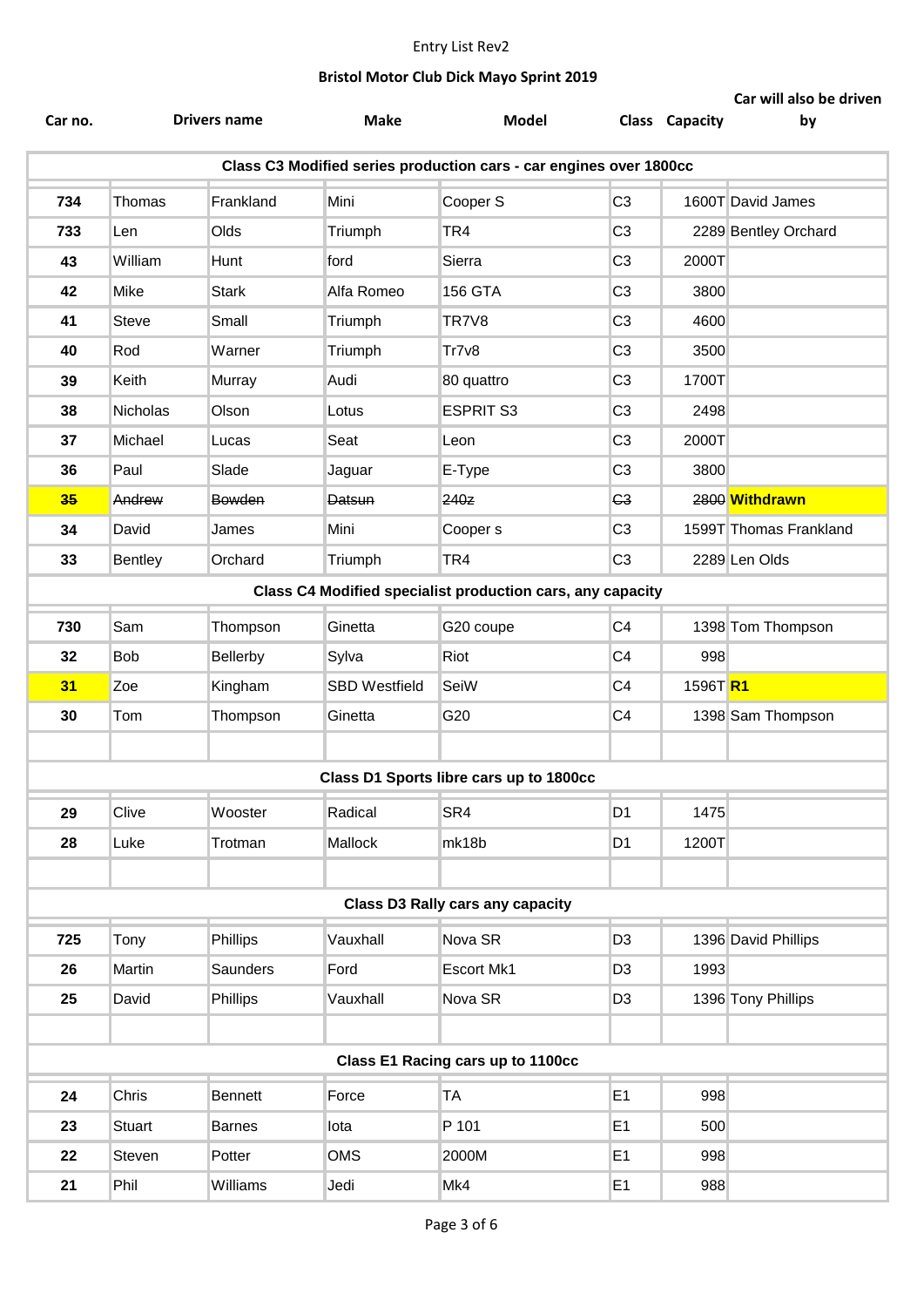|         |              |                     |                    |                                                |                |                | Car will also be driven |
|---------|--------------|---------------------|--------------------|------------------------------------------------|----------------|----------------|-------------------------|
| Car no. |              | <b>Drivers name</b> | <b>Make</b>        | Model                                          |                | Class Capacity | by                      |
| 20      | Simon        | Wallis              | <b>OMS</b>         | 3000M                                          | E <sub>1</sub> | 998            |                         |
|         |              |                     |                    |                                                |                |                |                         |
|         |              |                     |                    | Class E2 Racing cars over 1100cc up to 1600cc  |                |                |                         |
| 18      | David        | Standing            | <b>JKS</b>         | F75                                            | E <sub>2</sub> | 1340           |                         |
| 17      | Simon        | Clemow              | Force              | PT                                             | E <sub>2</sub> | 1400           |                         |
| 16      | Carole       | Torkington          | SBD OMS            | CF <sub>08</sub>                               | E <sub>2</sub> | 1585           |                         |
|         |              |                     |                    |                                                |                |                |                         |
|         |              |                     |                    | Classe E3 Racing cars over 1600cc up to 2000cc |                |                |                         |
| 710     | John         | Opie                | Ralt               | RT <sub>3</sub>                                | E <sub>3</sub> |                | 1998 John Burton        |
| 711     | <b>Steve</b> | <b>Broughton</b>    | <b>SBD Dallara</b> | F3RB                                           | E <sub>3</sub> |                | 1998 Matt Hillam        |
| 15      | Andy         | Stoddart            | Van Diemen         | <b>RF03</b>                                    | E <sub>3</sub> | 1998           |                         |
| 14      | Glyn         | Sketchley           | Force              | PT                                             | E <sub>3</sub> | 1298T          |                         |
| 13      | Dave         | Cutcliffe           | Van Diemen         | DC93M                                          | E <sub>3</sub> | 1300T          |                         |
| 12      | Stephen      | <b>Miles</b>        | Van Diemen         | RF96mm17                                       | E <sub>3</sub> | 1998           |                         |
| 11      | Matt         | Hillam              | SBD Dallara        | F3RB                                           | E <sub>3</sub> |                | 1998 Steve Broughton    |
| 10      | John         | <b>Burton</b>       | Ralt               | RT <sub>3</sub>                                | E <sub>3</sub> |                | 1998 John Opie          |
|         |              |                     |                    |                                                |                |                |                         |
|         |              |                     |                    | Class F1 Vinceno & Son Bristol MX5 Challenge   |                |                |                         |
| 401     | Andy         | Laurence            | Mazda              | MX5 RS                                         | F <sub>1</sub> |                | 1840 Dave Greenslade    |
| 403     | <b>Nick</b>  | Lear                | Mazda              | MX <sub>5</sub>                                | F <sub>1</sub> |                | 1840 Mike Lear          |
| 412     | Curtis       | St George           | Mazda              | $Mx$ 5                                         | F <sub>1</sub> |                | 1840 Paul st George     |
| 422     | Michael      | <b>Bartlett</b>     | Mazda              | MX <sub>5</sub>                                | F <sub>1</sub> |                | 1999 Pekka Tulokas      |
| 429     | Alistair     | Moore               | Mazda              | MX <sub>5</sub>                                | F <sub>1</sub> |                | 2000 Ben Moore          |
| 405     | Richard      | Glindon             | Mazda              | Eunos Roadstet                                 | F <sub>1</sub> | 1840           |                         |
| 407     | James        | Hurford             | Eunos              | Roadster                                       | F <sub>1</sub> | 1840           |                         |
| 408     | Andy         | Thompson            | Mazda              | MX <sub>5</sub>                                | F <sub>1</sub> | 1840           |                         |
| 409     | John         | Roberts             | Mazda              | MX <sub>5</sub>                                | F <sub>1</sub> | 1839           |                         |
| 410     | Paul         | Sunshine            | Mazda              | Mx5                                            | F <sub>1</sub> | 1999           |                         |
| 414     | Josh         | Long                | Mazda              | Mx5                                            | F <sub>1</sub> | 1840           |                         |
| 420     | Dave         | Greenslade          | Mazda              | MX5 RS                                         | F <sub>1</sub> |                | 1800 Andy Laurence      |
| 406     | Mike         | Lear                | Mazda              | MX <sub>5</sub>                                | F <sub>1</sub> |                | 1840 Nick Lear          |
| 413     | Paul         | St George           | Mazda              | Mx <sub>5</sub>                                | F <sub>1</sub> |                | 1840 Curtis st George   |
| 421     | Pekka        | <b>Tulokas</b>      | Mazda              | MX5                                            | F <sub>1</sub> |                | 1999 Michael Bartlett   |
| 430     | Ben          | Moore               | Mazda              | MX <sub>5</sub>                                | F <sub>1</sub> |                | 2000 Alistair Moore     |
|         |              |                     |                    |                                                |                |                |                         |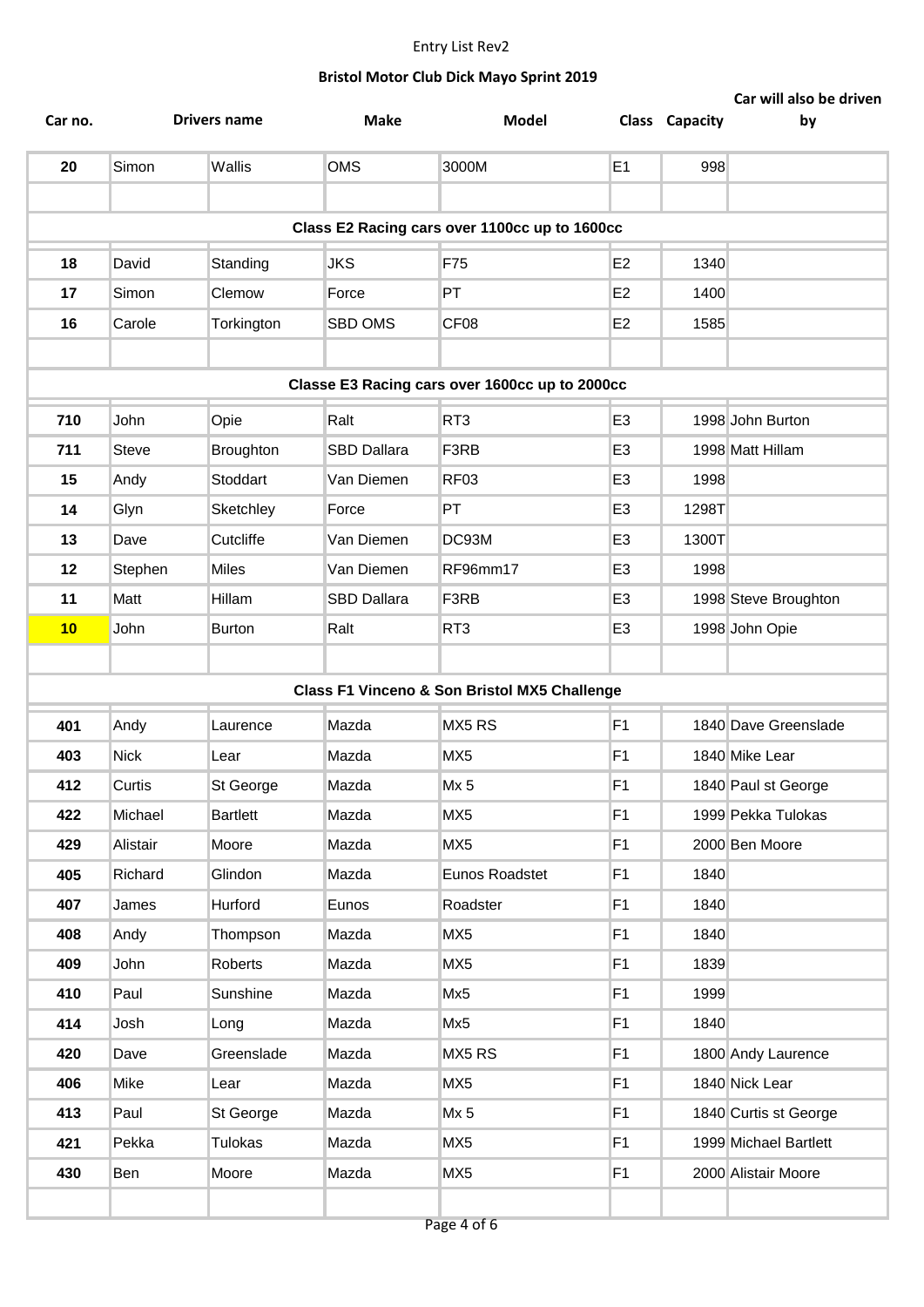|                                                                           |             | Drivers name   | <b>Make</b> | Model                                           |                |                | Car will also be driven |  |  |
|---------------------------------------------------------------------------|-------------|----------------|-------------|-------------------------------------------------|----------------|----------------|-------------------------|--|--|
| Car no.                                                                   |             |                |             |                                                 |                | Class Capacity | by                      |  |  |
| Class F2 Petro-CanadaLubricantPorsche ClubSpeed Championship with Pirelli |             |                |             |                                                 |                |                |                         |  |  |
| 725                                                                       | lan         | Wadsworth      | Porsche     | 911 SC/RS                                       | F <sub>2</sub> |                | 2993 Nick Wadsworth     |  |  |
| 133                                                                       | Andy        | Fagan          | Porsche     | <b>Boxster S</b>                                | F <sub>2</sub> | 3200           |                         |  |  |
| 132                                                                       | Justin      | Mather         | Porsche     | 924                                             | F <sub>2</sub> | 2700T          |                         |  |  |
| 131                                                                       | Michael     | <b>Brown</b>   | Porsche     | 944                                             | F <sub>2</sub> | 2990           |                         |  |  |
| 130                                                                       | Peter       | Taylor         | Porsche     | Boxer 718                                       | F <sub>2</sub> | 2499T          |                         |  |  |
| 129                                                                       | Geraint     | Evans          | Porsche     | 911 Carrera                                     | F <sub>2</sub> | 3364           |                         |  |  |
| 128                                                                       | Stephen     | Jory           | Porsche     | 944                                             | F <sub>2</sub> | 3000           |                         |  |  |
| 127                                                                       | Graham      | Rose           | Porsche     | 924s                                            | F <sub>2</sub> | 3000           |                         |  |  |
| 126                                                                       | Karl        | Lupton         | Porsche     | 944                                             | F <sub>2</sub> | 3000T          |                         |  |  |
| 125                                                                       | <b>Nick</b> | Wadsworth      | Porsche     | 911 SC/RS                                       | F <sub>2</sub> |                | 2993 Ian Wadsworth      |  |  |
|                                                                           |             |                |             |                                                 |                |                |                         |  |  |
|                                                                           |             |                |             | <b>Class F3 Classic Marques Speed Challenge</b> |                |                |                         |  |  |
| 704                                                                       | Emma        | Ali            | Mazda       | MX5                                             | F <sub>3</sub> |                | 1599 Noor Ali           |  |  |
| 124                                                                       | Howard      | Barnard        | Mazda       | MX5                                             | F <sub>3</sub> | 1840T          |                         |  |  |
| 123                                                                       | Trevor      | McMaster       | Ginetta     | G32                                             | F <sub>3</sub> | 1988           |                         |  |  |
| 122                                                                       | Howard      | Barnard        | Mazda       | MX5                                             | F <sub>3</sub> | 1840T          |                         |  |  |
| 121                                                                       | Nigel       | Hodson         | Mazda       | $MX-5$                                          | F <sub>3</sub> | 1840T          |                         |  |  |
| 120                                                                       | John        | Austin         | Porsche     | Boxster 986S                                    | F <sub>3</sub> | 3200           |                         |  |  |
| 119                                                                       | Jim         | King           | Reliant     | Scimitar SS1                                    | F <sub>3</sub> | 1800           |                         |  |  |
| 118                                                                       | Alan        | Davies         | <b>TVR</b>  | Griffith                                        | F <sub>3</sub> | 4300           |                         |  |  |
| 117                                                                       | Mark        | Harris         | Mazda       | MX <sub>5</sub>                                 | F <sub>3</sub> | 1598           |                         |  |  |
| 116                                                                       | Rob         | Orford         | MG          | <b>B</b> Roadster                               | F <sub>3</sub> | 1950           |                         |  |  |
| 115                                                                       | Mark        | Everett        | <b>TVR</b>  | Griffith 500                                    | F <sub>3</sub> | 4997           |                         |  |  |
| 114                                                                       | Steve       | Lyle           | Porsche     | Boxster S                                       | F <sub>3</sub> | 3400           |                         |  |  |
| 113                                                                       | Gordon      | Pearce         | porsche     | Cayman s                                        | F <sub>3</sub> | 3400           |                         |  |  |
| 112                                                                       | Stuart      | MacLean        | Porsche     | 924                                             | F <sub>3</sub> | 1998           |                         |  |  |
| 111                                                                       | Don         | <b>Bissell</b> | Vauxhall    | VX220 Turbo                                     | F <sub>3</sub> | 1997T          |                         |  |  |
| 110                                                                       | Mike        | Cole           | MG          | <b>BGT</b>                                      | F <sub>3</sub> | 1950           |                         |  |  |
| 109                                                                       | John        | Payne          | MG          | Midget                                          | F <sub>3</sub> | 1380           |                         |  |  |
| 108                                                                       | <b>Nick</b> | Hall           | Toyota      | MR <sub>2</sub>                                 | F <sub>3</sub> | 1998           |                         |  |  |
| 107                                                                       | James       | Carter         | Reliant     | Scimitar GTE                                    | F <sub>3</sub> | 2500T          |                         |  |  |
| 106                                                                       | Richard     | Carter         | Reliant     | Scimitar                                        | F <sub>3</sub> |                | 2935 Withdrawn          |  |  |
| 105                                                                       | John        | <b>Brunner</b> | Ginetta     | G20                                             | F <sub>3</sub> | 1986 <b>R3</b> |                         |  |  |
| 104                                                                       | Noor        | Ali            | Mazda       | MX5                                             | F <sub>3</sub> |                | 1599 Emma Ali           |  |  |